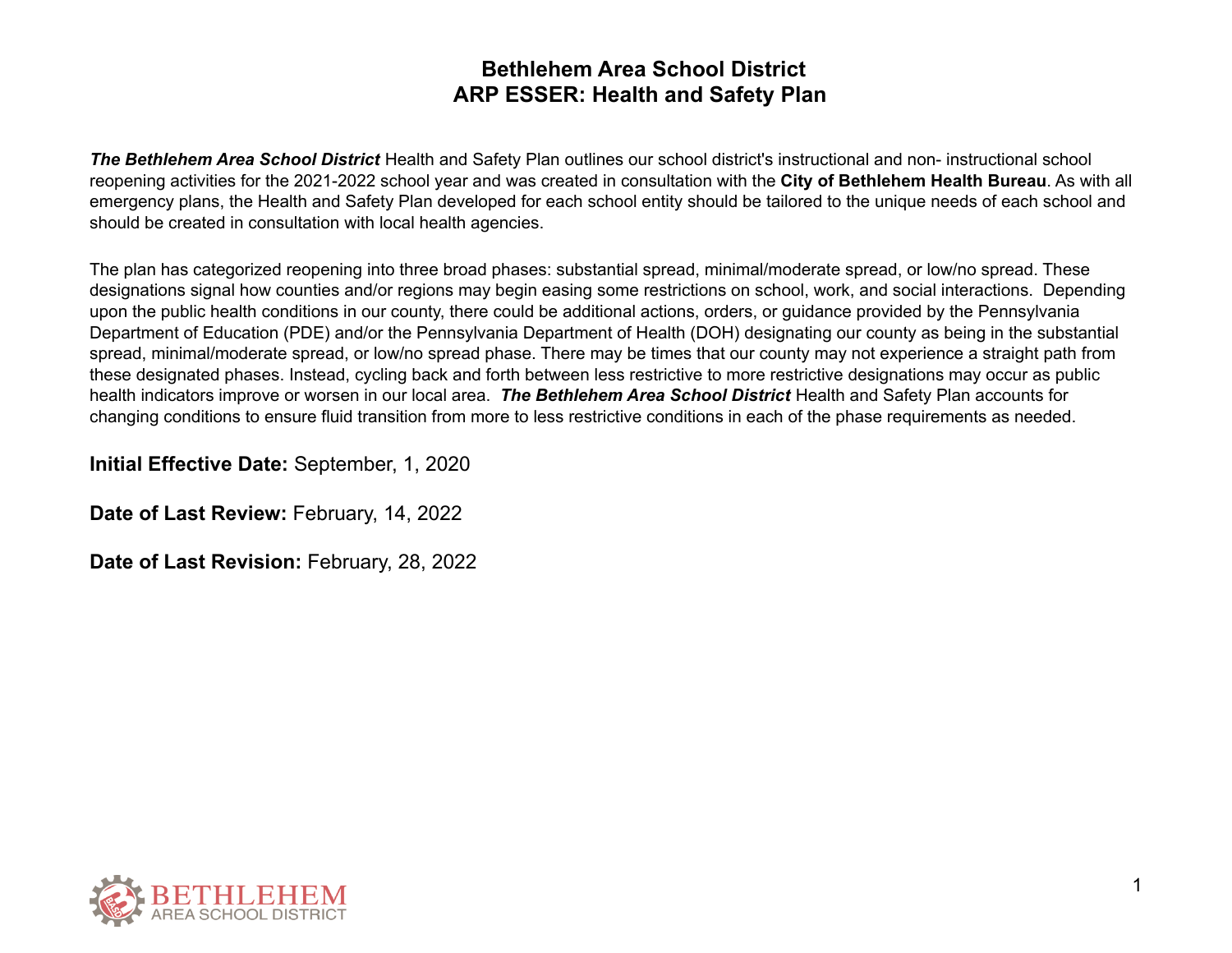| <b>Addressing Community Spread in Pre-K-12 Schools</b><br>LEVEL OF COMMUNITY SPREAD (AS DETERMINED BY STATE AND LOCAL HEALTH OFFICIALS)                                                                                                                                                                                                                                                                                                                                                                                                                                                                                                                                                                                                                                                                                                                                                                                                                                                                                                                                                                                                                                                                                                                                                                                                                                           |                                                                                                                                                                                                                                                                                                                                                                                                                                                                                                                                                                                                                                                                                                                                                                                                                                                                                                                                                                                                                                                                                                                                                                                                                                                                                                                                                                                                                                                                                                                                                                                         |                                                                                                                                                                                                                                                                                                                                                                                                                                                                                                                                                                                                                                                                                                                                                                                                                                                                                                                                                                                                                                                                                                                                                                                                          |  |  |
|-----------------------------------------------------------------------------------------------------------------------------------------------------------------------------------------------------------------------------------------------------------------------------------------------------------------------------------------------------------------------------------------------------------------------------------------------------------------------------------------------------------------------------------------------------------------------------------------------------------------------------------------------------------------------------------------------------------------------------------------------------------------------------------------------------------------------------------------------------------------------------------------------------------------------------------------------------------------------------------------------------------------------------------------------------------------------------------------------------------------------------------------------------------------------------------------------------------------------------------------------------------------------------------------------------------------------------------------------------------------------------------|-----------------------------------------------------------------------------------------------------------------------------------------------------------------------------------------------------------------------------------------------------------------------------------------------------------------------------------------------------------------------------------------------------------------------------------------------------------------------------------------------------------------------------------------------------------------------------------------------------------------------------------------------------------------------------------------------------------------------------------------------------------------------------------------------------------------------------------------------------------------------------------------------------------------------------------------------------------------------------------------------------------------------------------------------------------------------------------------------------------------------------------------------------------------------------------------------------------------------------------------------------------------------------------------------------------------------------------------------------------------------------------------------------------------------------------------------------------------------------------------------------------------------------------------------------------------------------------------|----------------------------------------------------------------------------------------------------------------------------------------------------------------------------------------------------------------------------------------------------------------------------------------------------------------------------------------------------------------------------------------------------------------------------------------------------------------------------------------------------------------------------------------------------------------------------------------------------------------------------------------------------------------------------------------------------------------------------------------------------------------------------------------------------------------------------------------------------------------------------------------------------------------------------------------------------------------------------------------------------------------------------------------------------------------------------------------------------------------------------------------------------------------------------------------------------------|--|--|
| <b>Substantial Spread Phase</b>                                                                                                                                                                                                                                                                                                                                                                                                                                                                                                                                                                                                                                                                                                                                                                                                                                                                                                                                                                                                                                                                                                                                                                                                                                                                                                                                                   | <b>Minimal/Moderate Spread Phase</b>                                                                                                                                                                                                                                                                                                                                                                                                                                                                                                                                                                                                                                                                                                                                                                                                                                                                                                                                                                                                                                                                                                                                                                                                                                                                                                                                                                                                                                                                                                                                                    | <b>Low/No Spread Phase</b>                                                                                                                                                                                                                                                                                                                                                                                                                                                                                                                                                                                                                                                                                                                                                                                                                                                                                                                                                                                                                                                                                                                                                                               |  |  |
| The Bethlehem Area School District (BASD) will<br>seek guidance from our community health<br>partners, including the City of Bethlehem Health<br>Bureau (BHB) and St. Luke's University Health<br>Network, to determine if a specific school building<br>or the entire district should close. Several<br>community and school-based metrics will be<br>evaluated when making the decision as to whether<br>or not to close a school building or the entire<br>district.<br><b>Community Measures: Community spread</b><br>measured by the number of cases per<br>100,000Community positivity rate<br>School Measures: Number of cases per student<br>population for each building<br>Absenteeism data<br><b>Documentation of school spread</b><br>Number of staff/students quarantined<br>Participate in contact tracing efforts and specimen<br>collection efforts as directed by local health<br>officials (to the extent feasible)<br>Consider ways to accommodate needs of children,<br>teachers/staff, and families at higher risk for severe<br>illness (see Protecting Vulnerable Populations for<br>considerations)<br>Schools that are closed, remain closed.<br>$\bullet$<br>Implement distance/remote learning (see Serving<br>School Meals and Supporting Teaching and<br>Learning).<br>Sports and extracurricular activities according to<br>current CDC guidelines. | Schools may provide in-person instruction only in<br>$\bullet$<br>accordance with Department of Education guidance<br>Schools may provide in-person instruction after<br>$\bullet$<br>developing a written Health and Safety Plan, to be<br>approved by the local governing body (e.g. board of<br>directors/trustees) and posted on the school entity's<br>publicly available website.<br>Establish and maintain communication with local<br>$\bullet$<br>and state DPH health officials.<br>Participate in contact tracing efforts and specimen<br>$\bullet$<br>collection efforts as directed by local health officials<br>(to the extent feasible).<br>Implement current CDC social distancing measures.<br>$\bullet$<br>Post signage in classrooms, hallways, and<br>$\bullet$<br>entrances to communicate how to stop the spread.<br>COVID-19 symptoms, preventative measures<br>$\bullet$<br>(including staying home when sick), good hygiene,<br>and school/district specific protocols.<br>Establish a protocol for students/staff who feel<br>$\bullet$<br>ill/experience symptoms when they come to school.<br>Isolate, clean, and disinfect impacted classrooms<br>$\bullet$<br>and spaces<br>Consider ways to accommodate needs of children,<br>$\bullet$<br>teachers/staff, and families at higher risk for severe<br>illness.<br>Districts have the authority and flexibility to close<br>$\bullet$<br>school buildings and utilize distance/remote learning<br>as needed.<br>Sports and extracurricular activities according to<br>$\bullet$<br>current CDC guidelines. | Schools Subject to CDC and Commonwealth Guidance<br>Schools may provide in-person instruction after<br>developing a written Health and Safety Plan, to be<br>approved by the local governing body (e.g. board of<br>directors/trustees) and posted on the school entity's<br>publicly available website.<br>Establish and maintain communication with local and<br>state DPH health officials.<br>Participate in contact tracing efforts and specimen<br>collection efforts as directed by local health officials (to<br>the extent feasible).<br>Post signage in classrooms, hallways, and entrances to<br>communicate how to stop thespread.<br>COVID-19 symptoms, preventative measures (including<br>$\bullet$<br>staying home when sick), good hygiene, and<br>school/district specific protocols.<br>Establish a protocol for students/staff who feel<br>ill/experience symptoms when they come to school.<br>Consider ways to accommodate needs of children,<br>teachers/staff, and families at higher risk for severe<br>illness. Sports and extracurricular activities according to<br>current CDC guidelines.<br>Sports and extracurricular activities according to current<br>CDC guidelines. |  |  |

**For additional guidance on addressing community spread, see the CDC's [Consideration](https://www.cdc.gov/coronavirus/2019-ncov/community/schools-childcare/schools.html) for Schools**

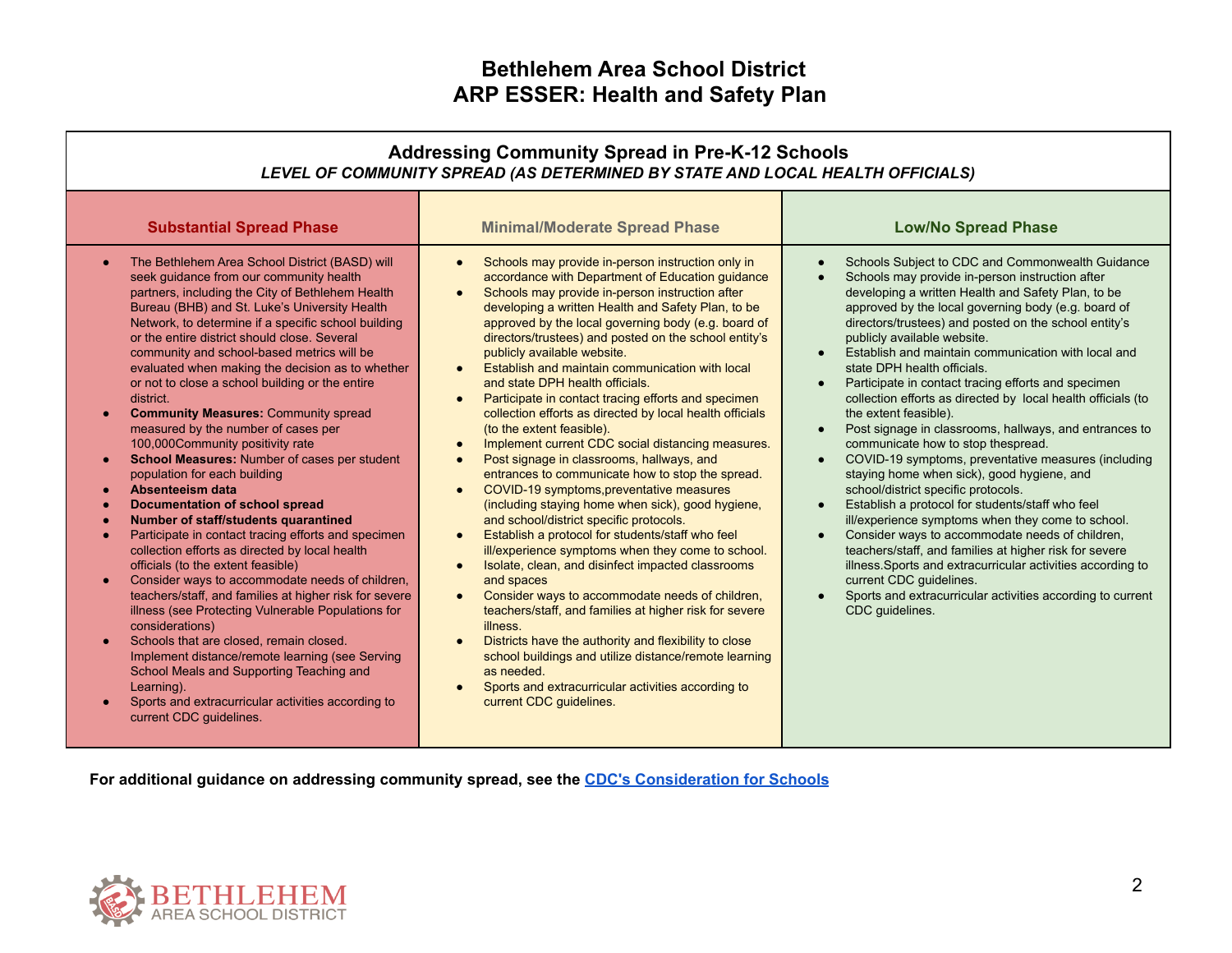| <b>Type of Reopening</b>                                                                                                       |                                                                                                                                                                                                              |  |  |  |
|--------------------------------------------------------------------------------------------------------------------------------|--------------------------------------------------------------------------------------------------------------------------------------------------------------------------------------------------------------|--|--|--|
| Based on your county's current designation and local community needs, which type of reopening has your school entity selected? |                                                                                                                                                                                                              |  |  |  |
| $\mathbf{x}$                                                                                                                   | Total reopen for all students and staff (but some students/families opt for distance learning out of safety/health<br>concern).                                                                              |  |  |  |
| $\Box$                                                                                                                         | Scaffolded reopening: Some students are engaged in in-person learning, while others are distance learning (i.e.,<br>some grade levels in-person, other grade levels remote learning).                        |  |  |  |
| $\Box$                                                                                                                         | Blended reopening that balances in-person learning and remote learning for all students (i.e., alternating days or<br>weeks).                                                                                |  |  |  |
| $\Box$                                                                                                                         | Total remote learning for all students. (Plan should reflect future action steps to be implemented and conditions that<br>would prompt the decision as to when schools will re-open for in-person learning). |  |  |  |
| Anticipated launch date for in-person learning (i.e., start of blended, scaffolded, or total reopening): 30 August 2021        |                                                                                                                                                                                                              |  |  |  |

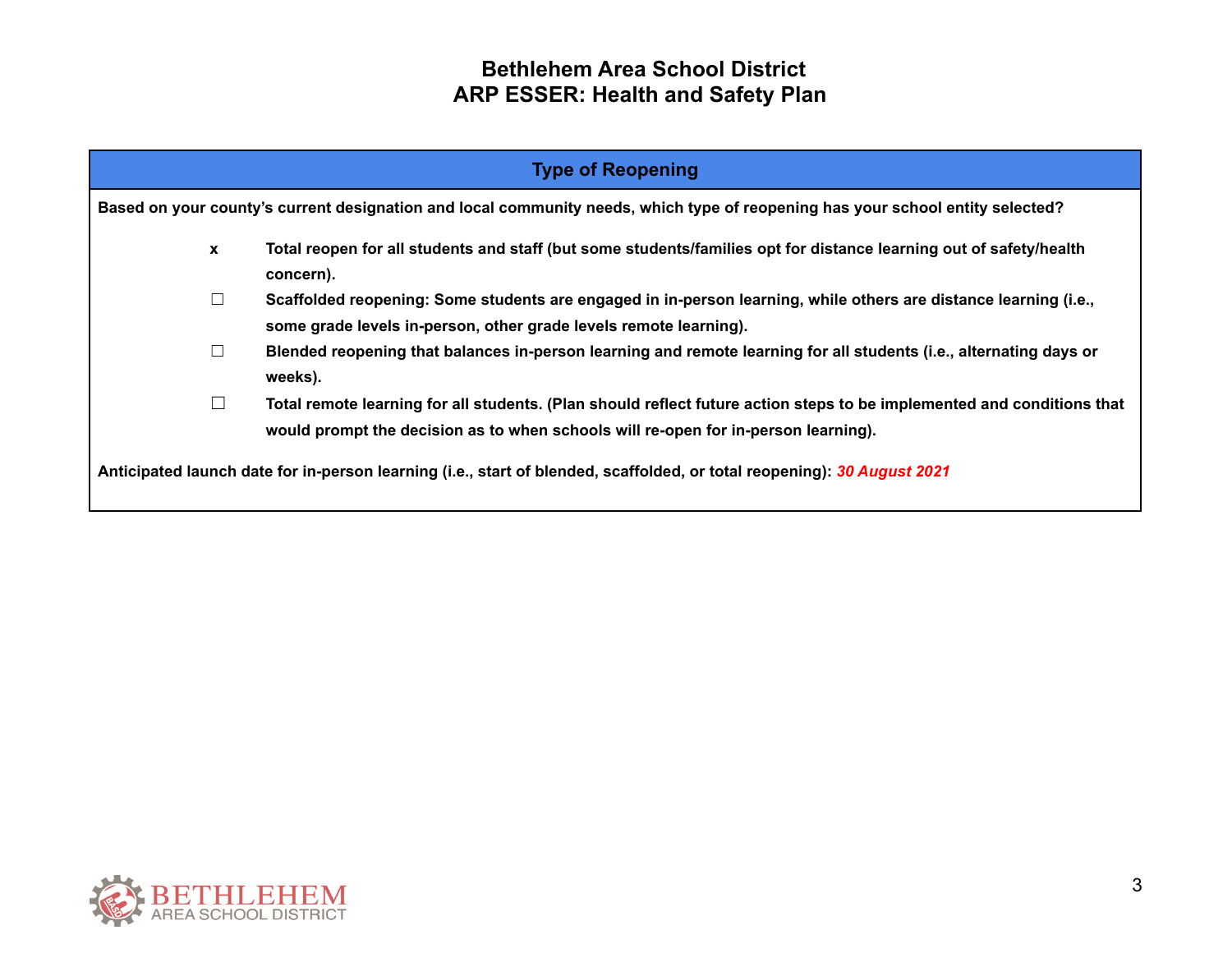### **Pandemic Coordinator/Team**

| Individual(s)          | <b>Stakeholder Group Represented</b> | <b>Pandemic Team Roles and Responsibilities</b> |
|------------------------|--------------------------------------|-------------------------------------------------|
| Dr. Kim Zsitek-Brannan | <b>BASD</b>                          | Pandemic Team Coordinator                       |
| <b>Todd Repsher</b>    | <b>BASD</b>                          | Pandemic Team                                   |
| Mark Stein             | <b>BASD</b>                          | Pandemic Team                                   |
| Russ Giordano          | <b>BASD</b>                          | Pandemic Team                                   |
| Jane Fischer           | <b>BASD</b>                          | Pandemic Team                                   |
| Kristen Wenrich        | Bethlehem Health Bureau              | <b>Pandemic Team Consultant</b>                 |
| Dr. Rajika Reed        | St Luke's Community Health           | <b>Pandemic Team Consultant</b>                 |
| Dr. Anita Shah         | <b>BASD Chief School Physician</b>   | <b>Pandemic Team Consultant</b>                 |

#### **Roles and Responsibilities for Health and Safety Preparedness and Response Planning**

- Prevent accidents, injuries and work/school-related illnesses in the schools.
- Create and implement health and safety policies in accordance with the latest legislation and to ensure that these policies are implemented by staff.
- Create and implement health and safety procedures/protocols/practices in accordance with the latest guidance and recommendations for the Department of Health (DOH) and Center for Disease Control (CDC) and to ensure that these procedures/protocols/practices are implemented by staff.
- Create a Health and Safety Plan and ensure it's regularly updated to reflect any changes to the law and/or guidance from federal, state, and local health officials. It's their responsibility.
- Ensure that each member of staff is aware of and adheres to the Health and Safety Plan.
- Provide regular inspections and risk assessments, and ensure that any hazards or defects are rectified immediately.
- Maintain records and thoroughly investigate any accident, community spread illness, and recommend any improvements in health and safety standards if required.
- Provide training to all staff in health and safety issues, and advise them on protective clothing and equipment where necessary.
- Serve as the key point of contact for any member of staff who has a query or concern regarding the health and safety of the workplace.
- Work closely with management, as well as health and safety inspectors.



●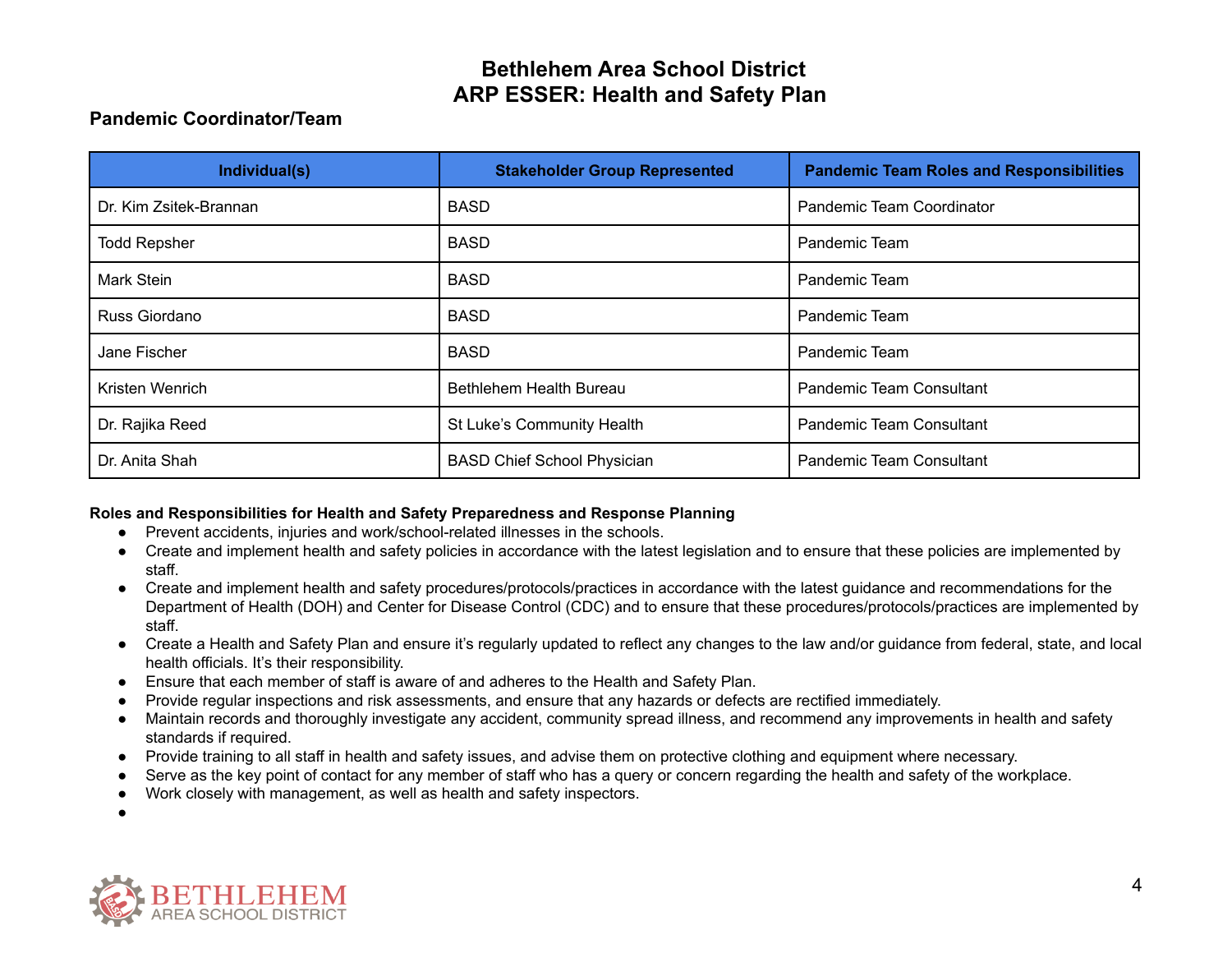### **Prevention Strategies: All Schools**

### **All schools implement 5 key prevention strategies:**

- **● Physical distancing**
- **● Universal or optional masking**
- **● Handwashing and respiratory etiquette**
- **● Cleaning and maintaining healthy facilities**
- **● Contact tracing in combination with isolation and quarantine**

# **Prevention Strategies Per Level Of Community Transmission(Physical Distancing)**

| <b>Substantial Spread</b>                                                                                                                                                               | <b>Minimal/Moderate Spread</b>                                                                                                          | <b>Low/No Spread</b>                                                                                                                    |
|-----------------------------------------------------------------------------------------------------------------------------------------------------------------------------------------|-----------------------------------------------------------------------------------------------------------------------------------------|-----------------------------------------------------------------------------------------------------------------------------------------|
| <b>Elementary Schools</b><br><b>Physical Distancing: social distancing as appropriate</b><br>when feasible between students in classrooms<br><b>Cohorting recommended when possible</b> | <b>Elementary Schools</b><br>Physical Distancing: social distancing as appropriate<br>when feasible between students in classrooms      | <b>Elementary Schools</b><br>Physical Distancing: social distancing as appropriate<br>when feasible between students in classrooms      |
| <b>Middle and High Schools</b><br>Physical Distancing: social distancing as appropriate<br>when feasible between students in classrooms<br><b>Cohorting recommended when possible</b>   | <b>Middle and High Schools</b><br>Physical Distancing: social distancing as appropriate<br>when feasible between students in classrooms | <b>Middle and High Schools</b><br>Physical Distancing: social distancing as appropriate<br>when feasible between students in classrooms |
| <b>Sports and Extracurricular Activities</b><br>Sports and extracurricular activities according to current<br>CDC quidelines.                                                           | <b>Sports and Extracurricular Activities</b><br>Sports and extracurricular activities according to current<br>CDC guidelines.           | <b>Sports and Extracurricular Activities</b><br>Sports and extracurricular activities according to current<br>CDC guidelines.           |

### **Correct Wearing of Masks**

#### **Use of face coverings by staff and students:**

- The wearing of masks will follow the most current guidelines set forth from the City of Bethlehem Health Department
	- CDC guidelines for cloth face masks: it should have at least two layers of fabric, fit securely against the face, have elastic around the ear or the capability to tie behind the head to allow for clear breathing, and also have the ability to be laundered. Cloth face coverings are recommended as a simple barrier to help prevent respiratory droplets from traveling into the air and onto other people when the person wearing the cloth face covering coughs, sneezes, talks, or raises their voice.Cloth face coverings are an example of source control. Cloth face coverings are meant to protect other people in case the wearer is unknowingly infected. CDC does not recommend use of face shields for normal everyday activities or as a substitute for cloth face coverings because of a lack of evidence of their effectiveness for source control.CDC guidelines: face coverings must fully cover the mouth and nose, be secured under your chin and fit snugly against the sides of the face.

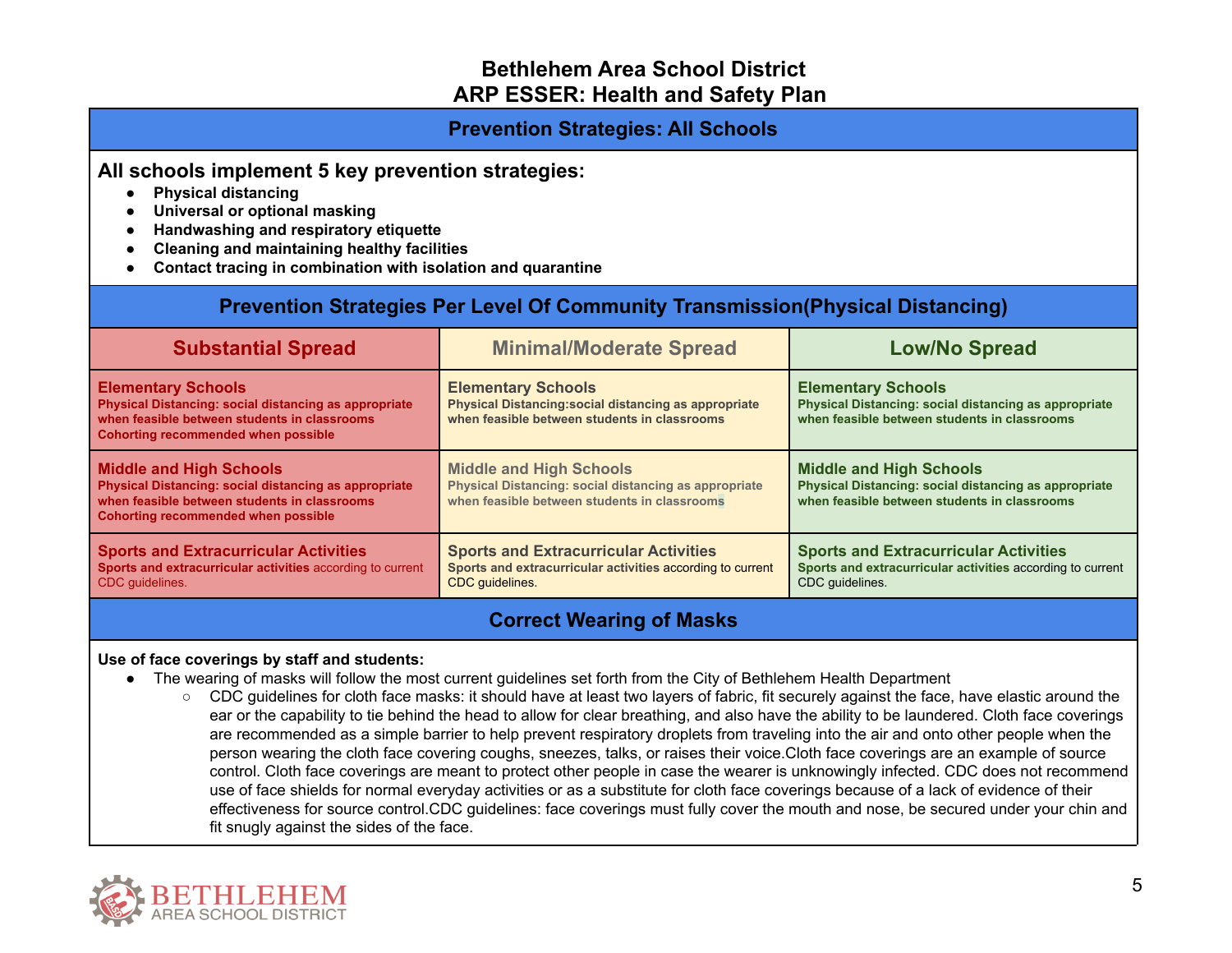### **Handwashing and Respiratory Etiquette**

**Core principle for handwashing and respiratory etiquette: Through ongoing health education units and lessons, teach children proper handwashing and reinforce behaviors, and provide adequate supplies. Ensure that teachers and staff use proper handwashing and respiratory etiquette.**

- Teach and reinforce [handwashing](https://www.cdc.gov/handwashing/when-how-handwashing.html) with soap and water for at least 20 seconds and increase monitoring to ensure adherence among students, teachers, and staff. If handwashing is not possible, hand sanitizer containing at least 60% alcohol should be used.
- Encourage students and staff to cover coughs and sneezes with a tissue when not wearing a mask and immediately wash their hands after blowing their nose, coughing, or sneezing.
- Some students with disabilities might need assistance with handwashing and respiratory etiquette behaviors.
- Adequate supplies: Support healthy [hygiene](https://www.cdc.gov/handwashing/when-how-handwashing.html) behaviors by providing adequate supplies, including soap, a way to dry hands, tissues, face masks (as feasible), and no-touch/foot-pedal trash cans. If soap and water are not readily available, schools can provide alcohol-based hand sanitizer that contains at least 60% alcohol (for staff and older children who can safely use hand sanitizer).

### **Cleaning and Ventilation**

**Cleaning:** Regularly clean frequently touched surfaces and objects such as door handles, sink handles, toilets and drinking fountains within the school and on school buses. If a person who tested positive for COVID-19 was in a facility within the last 24 hours before cleaning and disinfecting, close off areas used by the positive case and do not use those areas until after cleaning and disinfecting. Wait as long as possible (at least several hours) before starting the cleaning process.

**Ventilation:** Improve [ventilation](https://www.cdc.gov/coronavirus/2019-ncov/community/schools-childcare/ventilation.html) to the extent possible to increase circulation of outdoor air, increase the delivery of clean air, and dilute potential contaminants.

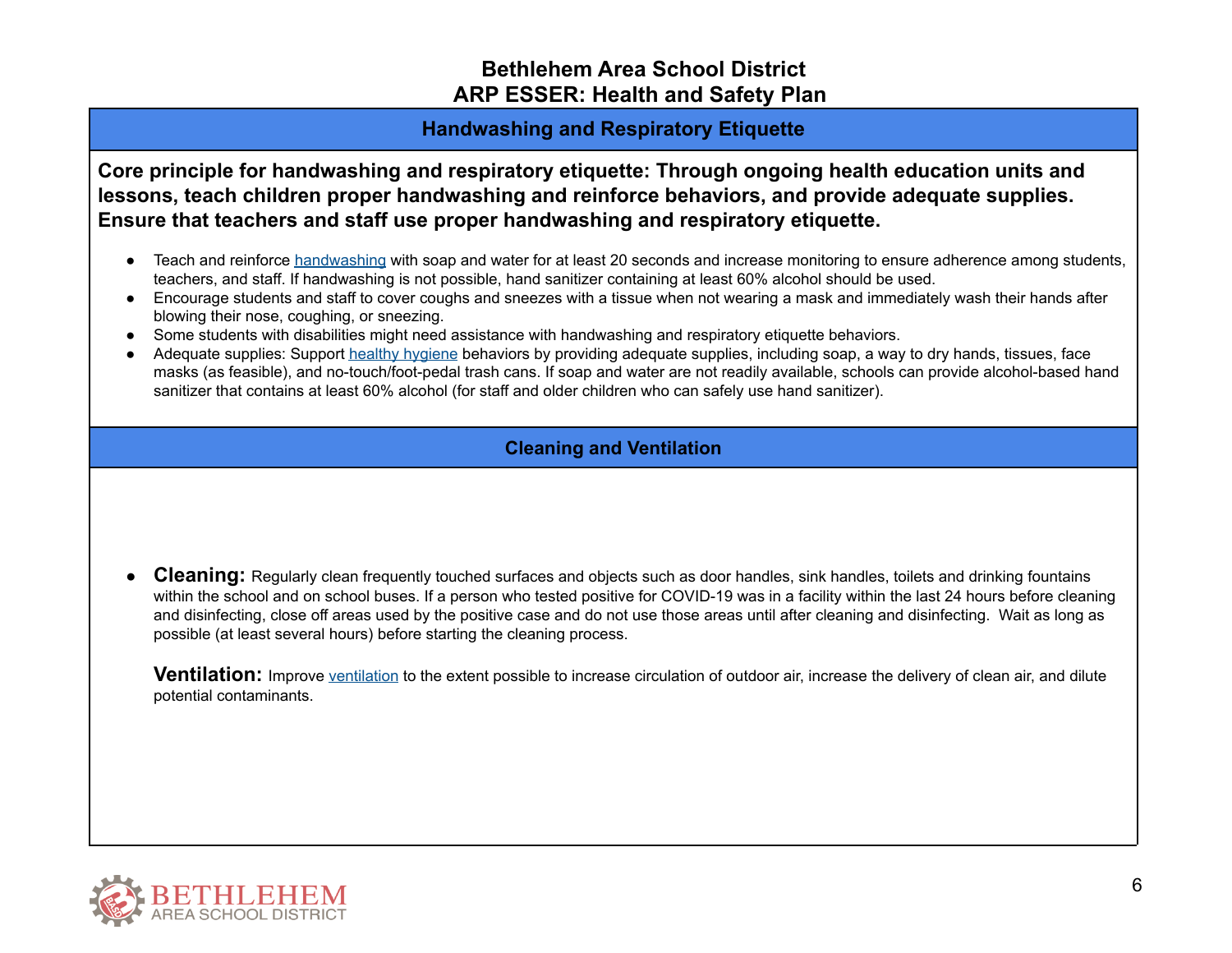# **Contact Tracing, Isolation, and Quarantine (When a Student, Staff Member, or Visitor Becomes Sick at School)**

- Conduct surveillance on absenteeism.
- Educate all stakeholders (students, staff, parents/guardians) before sending children to school and/or reporting to work.
- All parents/guardians/staff will perform a daily symptom monitoring checklist prior to work/school and will remain home if symptomatic.
- Staff must review the BASD Workplace Mitigation which can be found on the district's website.
- If a student or staff starts exhibiting symptoms of COVID-19, they will immediately mask and go to the nurse. Individuals shall be isolated.
- An area in each health room will be designated as the sick room
- Temperatures to be taken on all symptomatic children and staff by the school nurse.
- Symptomatic individuals who do not receive a COVID test can return if not tested when fever free (without medication) and symptom free for 48 hours.
- Schools must maintain adequate personal protective equipment in the health room for use when individuals become ill.

When a person is diagnosed with COVID-19. The district will notify parents/guardians when an individual in a school and E-classroom is a probable case according to the CDC or a confirmed positive case of COVID-19. We will also post that information on district social media sites for the wider community. For confidentiality reasons, we cannot and will not identify the person who is presumed or confirmed positive. Investigations and contact tracing will be completed, including the appropriate isolation and quarantining per the most current PA DOH guidelines

# **Diagnostic and Screening Testing**

In collaboration with the Bethlehem Area School District's Community Health Partners (St. Luke's University Health Network and the City of Bethlehem Health Bureau).

# **Vaccination Efforts**

The Bethlehem Area School District has been diligent in working with our Community Health Partners to provide access to, and opportunities to receive the three currently accepted COVID 19 vaccines. The vaccine has been made available to the following populations:

- BASD staff members
- Parents/guardians of student body
- The student population 5 years and older

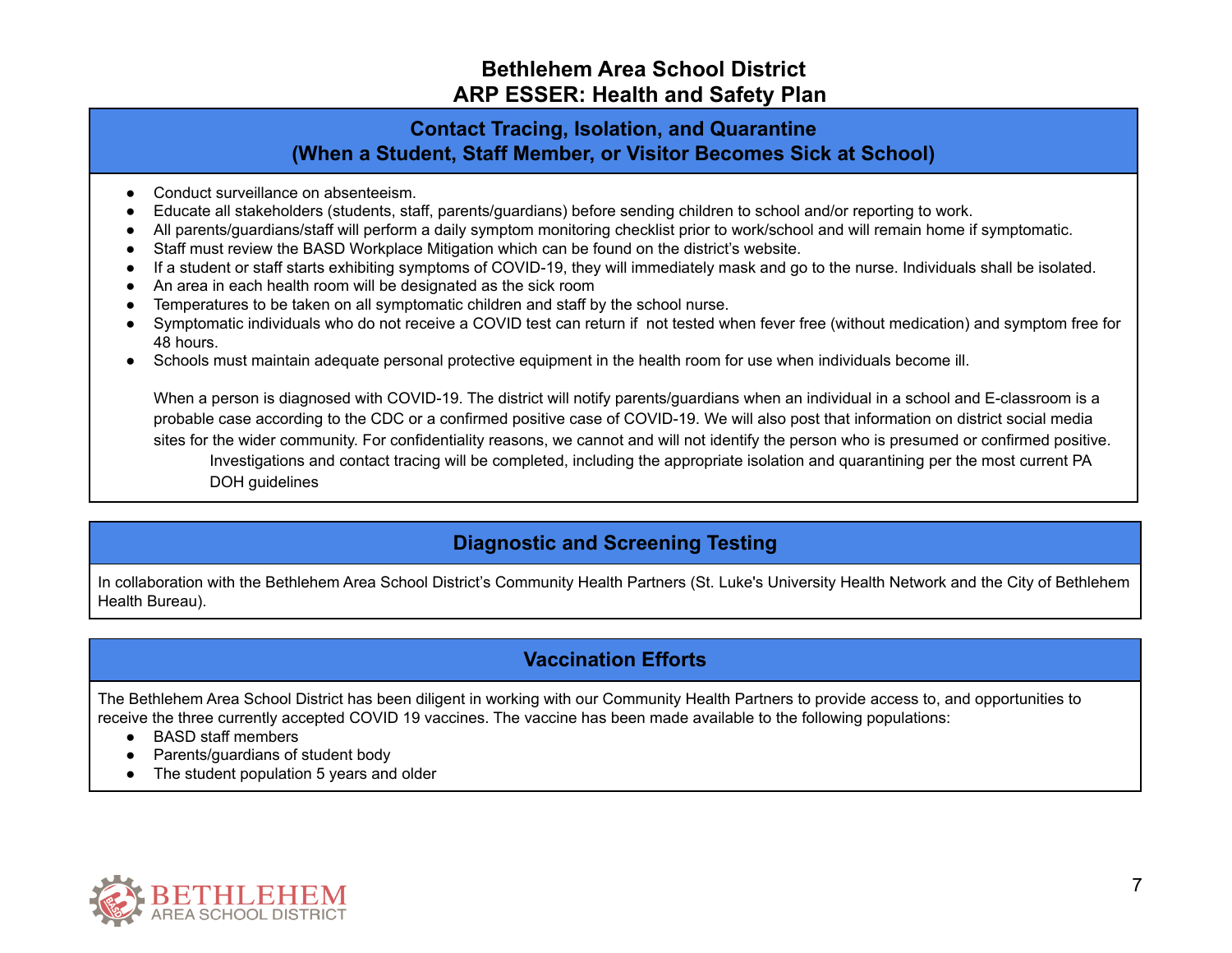#### **Serving meals in the Cafeteria:** In this model, meals are served and eaten in the cafeteria.

- Encourage students and staff to remain cognizant of current social distancing guidelines in areas that can easily become crowded (e.g., standing in line, dish return) and while eating by providing physical guidance.
- Ensure the safety of students with allergies and help expedite meal choice by familiarizing students and staff with daily menu offerings, such as providing menu options in advance or clearly labeling food items with simple menu item descriptions (e.g., "turkey and cheese wrap," "carrot sticks," "sliced peaches") and other important indicators for food allergies or dietary restrictions (e.g., top 8 allergens, kosher, vegetarian).
- Ensure food contact surfaces (e.g., lunch table) are washed, rinsed, and sanitized (using an [EPA-approved](https://www.epa.gov/pesticide-registration/list-n-disinfectants-use-against-sars-cov-2) food contact surface disinfectant) before and after meals.
	- To find EPA-approved food contact surface disinfectants, visit EPA's List N Tool: COVID-19 [Disinfectants](https://cfpub.epa.gov/giwiz/disinfectants/index.cfm)
	- Select "Surface Types" and filter down options for desired surface.
- Touchless student/staff transactions at checkout (students/staff will use ID cards). Staff will follow all state and local health dept guidance. Staff will follow building specific guidelines.

## **Transportation of Students**

- Masks are [required](https://www.cdc.gov/coronavirus/2019-ncov/travelers/face-masks-public-transportation.html) by federal order on school buses and other forms of public transportation in the United States.
- Secondary students will be seated 2 per seat while elementary students will be seated up to 3 per seat.
- Students will have assigned seats on the bus to aid in contact tracing efforts.
- Windows will be opened on buses to improve ventilation when it does not create a safety hazard.

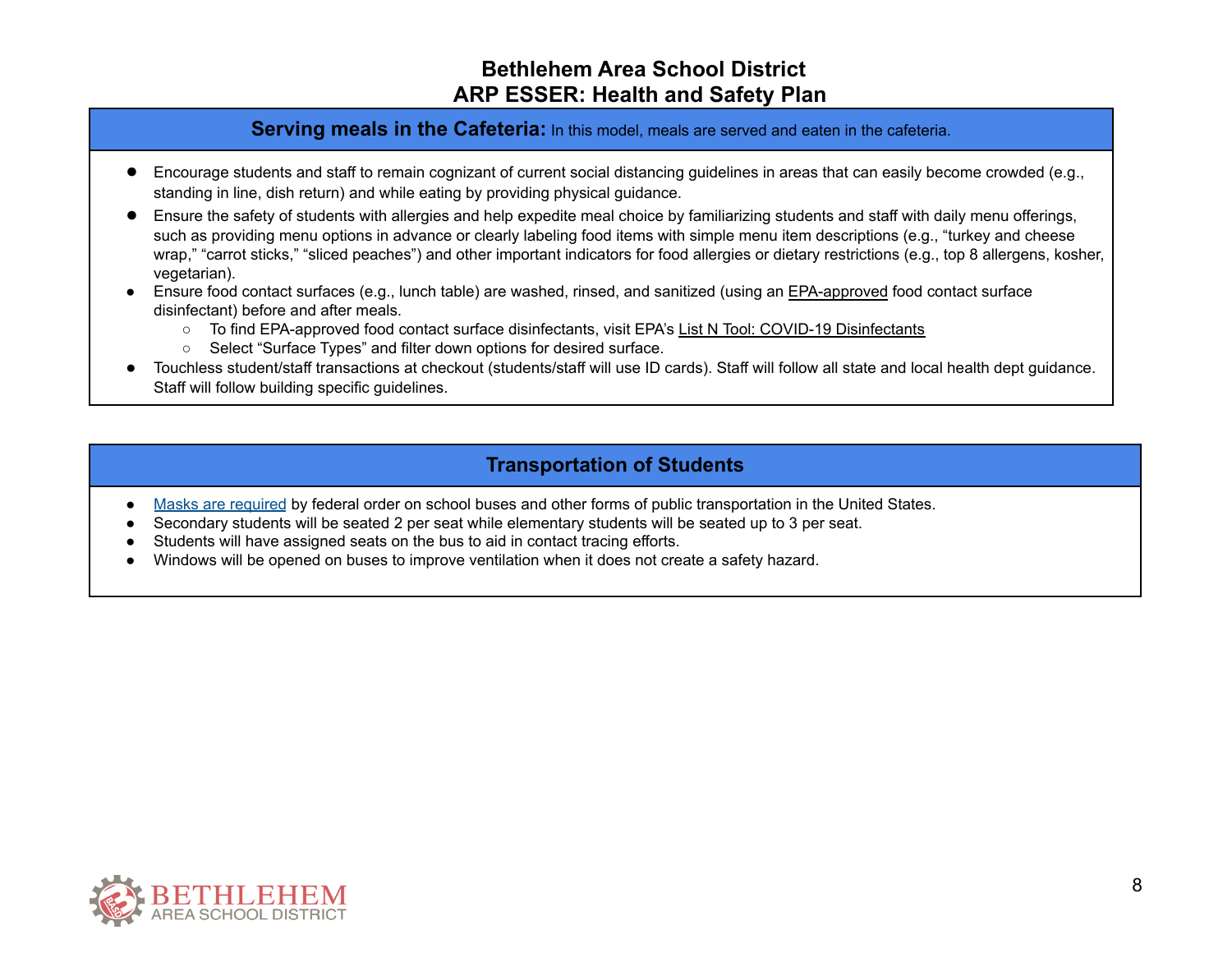### **Protecting Vulnerable Students and Staff at High Risk for Severe Illness**

#### **Protecting students and staff at higher risk for severe illness**

- Staff will have the opportunity to self Identify as high risk so accommodation can be made prior to returning to face to face instruction.
- Continuity of education plan should be followed for those students that may not be able to attend due to high risk.
- Remote learning and telework will continue as appropriate.

#### **Use of face coverings by all staff**

● The wearing of masks will follow the most current guidelines set forth from the City of Bethlehem Health Department.

#### **Use of face coverings by students as feasible**

● The wearing of masks will follow the most current guidelines set forth from the City of Bethlehem Health Department.

#### **Unique safety protocols for students with complex needs or other vulnerable individuals**

- Allow vulnerable students to complete their coursework virtually
- Allow an early transition for vulnerable students to go to classes
- Social distance of 6 feet from the rest of the students in class
- Ventilate all classrooms and common areas when available/possible using windows. Recommend air circulation patterns that push inside air towards open windows.

# **Behavioral Health Supports**

- Employees have access to a variety of Behavioral Health Supports that may include:
	- EAP Program
	- Behavioral health support through employee benefits plan
	- Community resources
- Students and Families have access to the following Behavioral Health Supports:
	- SAP Program
	- Behavioral health support provided by community partners through telehealth services and in school services at each of the schools in the BASD
	- Community resource

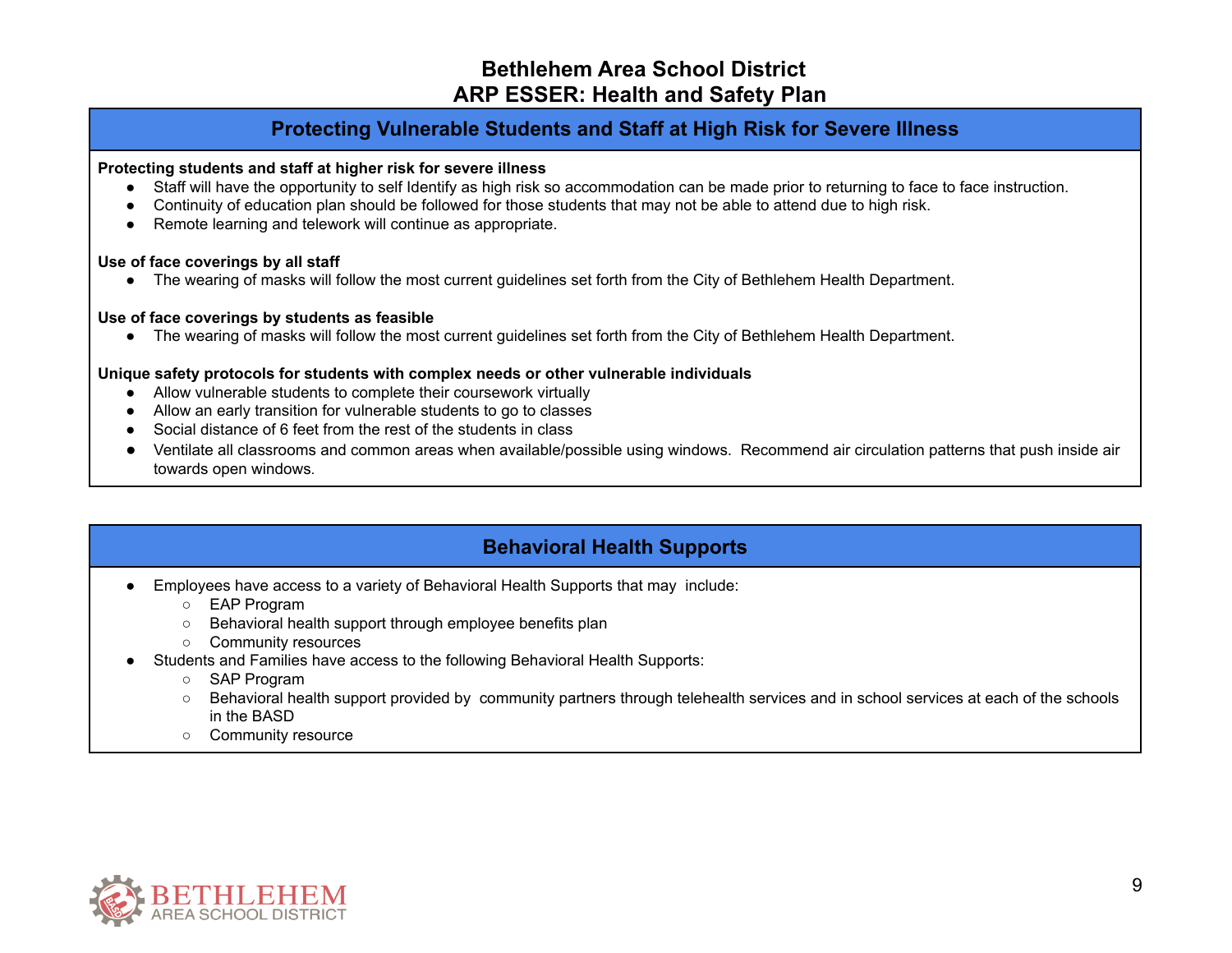### **Teaching and Learning**

#### ● **Five Days a Week In-Person Model**

○ Additionally the *BASD Cyber Academy* a limited online option for students with health vulnerability will be available.This program requires pre-approval through the school principal.

# **Safety Drill Plans and Response**

- Maintain social distancing guidelines as delineated by the CDC and Bethlehem Health Bureau when feasible.
- Each school principal or person in charge of a school shall schedule in the Navigate Prepared system a tentative schedule listing each drill for that school year on or before the first day of school.
- Conduct all drills in accordance with public school code of 1949 1949 Act 14 Pa General Assembly, and your schools Emergency Operations Plan
- In order to better practice social distancing, consider utilizing a multi faceted response approach to the BASD Standard Safety Response Protocol ie, *tabletop discussion/modified building and classroom evacuations*

#### **RESOURCES:**

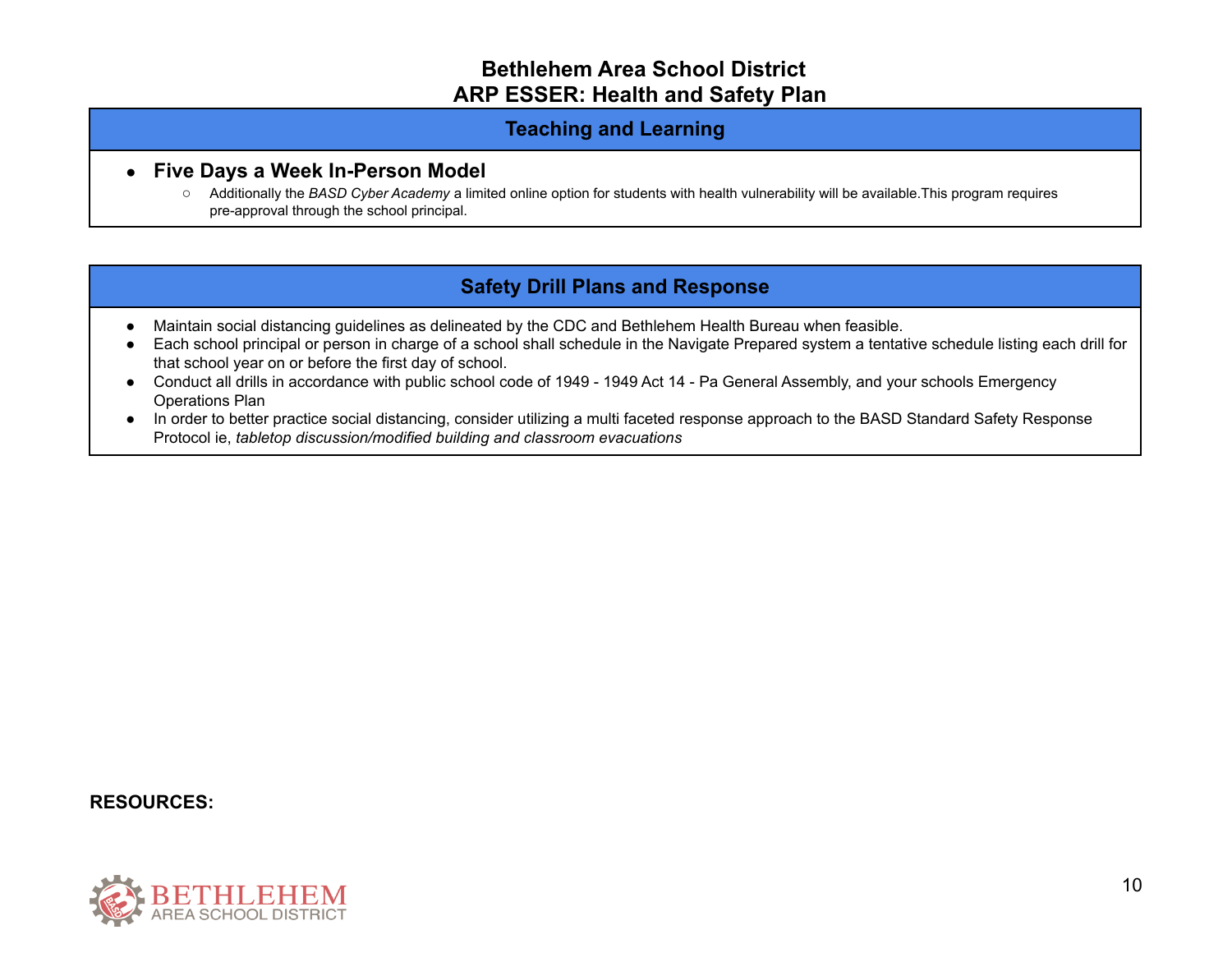- Superintendent
	- Joseph Roy, Superintendent, Bethlehem Area School District
	- Jack Silva, Assistant Superintendent/Chief Academic Officer, Bethlehem Area School District
- Teaching and Learning
	- Jack Silva, Assistant Superintendent/Chief Academic Officer, Bethlehem Area School District
- Special Education and Pupil Services
	- Claire Hogan, Chief Pupil Services Office, Bethlehem Area School District
- Technology
	- Marie E. Bachman, Chief Technology Officer, Bethlehem Area School District
	- Scott Best, Supervisor of IT Support Services, Bethlehem Area School District
- Transportation
	- Jenny Robinson Transportation General Manager, Bethlehem Area School District
	- Sandy McKeon, Transportation Manager, Bethlehem Area School District
- Facilities
	- Mark Stein, Chief Facilities and Operations Officer, Bethlehem
- Safety, Health, Dining and Security: Emergency Preparedness
	- Todd Repsher, Coordinator School Safety / Emerg. Mgmt, Bethlehem ASD
	- Kim Zsitek-Brannan, Supervisor Health Services, Bethlehem Area School District
	- Amy Sura, Dietary, Bethlehem Area School District
- Human Resources
	- Russell Giordano, Chief Human Resources Officer, Bethlehem Area School District
	- Jane Fischer, Human Resources Manager, Bethlehem Area School District
	- Kelly Male, Employee Benefits Specialist, Bethlehem Area School District

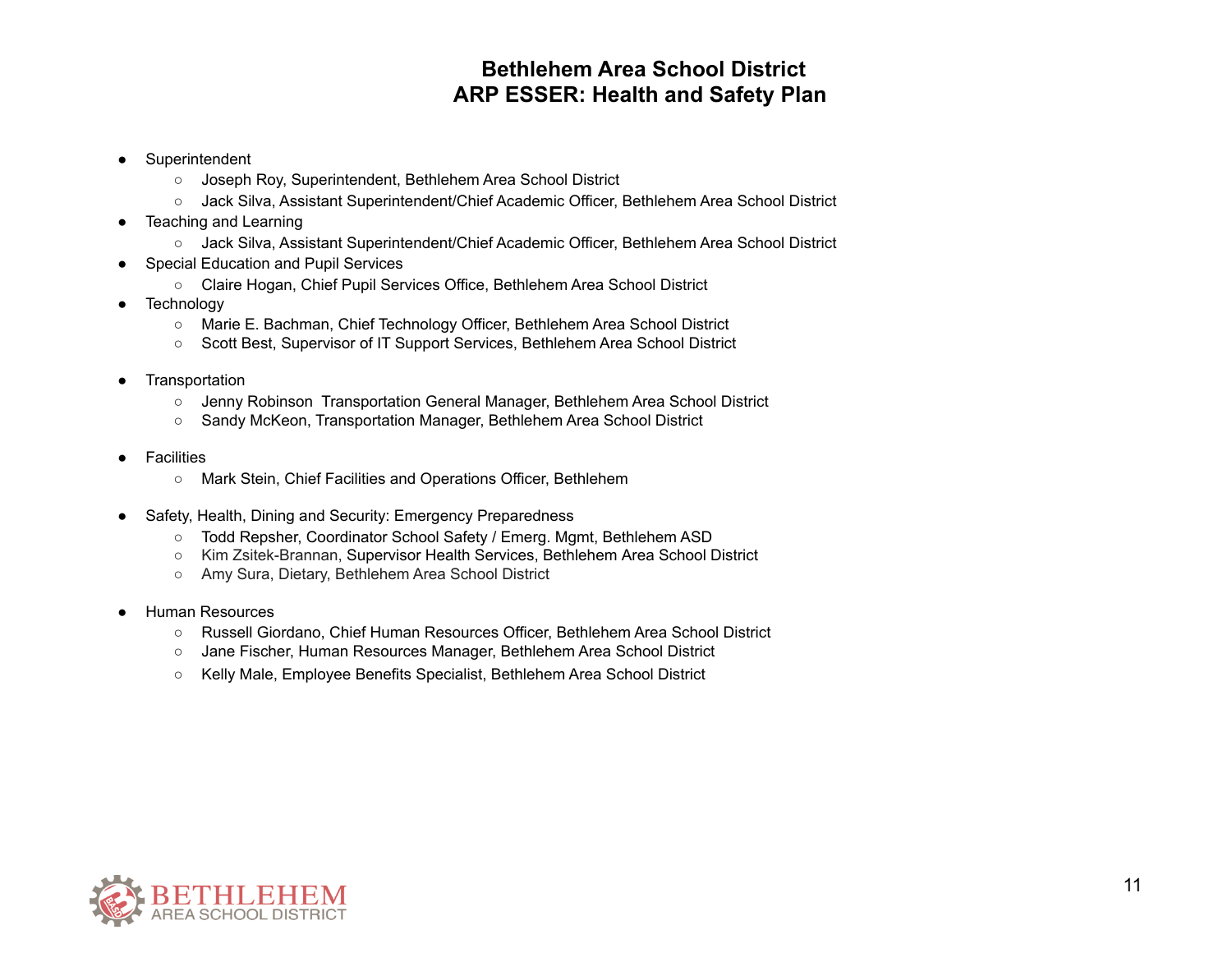#### Resources:

- CDC Considerations for Schools: <https://www.cdc.gov/coronavirus/2019-ncov/community/schools-childcare/schools.html>
- CDC the Schools Decision Tree: <https://www.cdc.gov/coronavirus/2019-ncov/community/schools-childcare/Schools-Decision-Tree.pdf>
- CDC the Interim Guidance for Schools and Day Camps: <https://www.cdc.gov/coronavirus/2019-ncov/downloads/php/CDC-Activities-Initiatives-for-COVID-19-Response.pdf#page=46>
- Process to Reopen Pennsylvania: <https://www.governor.pa.gov/process-to-reopen-pennsylvania/>
- CDC People Who Need Extra Precautions: <https://www.cdc.gov/coronavirus/2019-ncov/need-extra-precautions/index.html>
- CDC Print Resources: <https://www.cdc.gov/coronavirus/2019-ncov/communication/print-resources.html?Sort=Date%3A%3Adesc>
- CDC Considerations for Youth Sports: <https://www.cdc.gov/coronavirus/2019-ncov/community/schools-childcare/youth-sports.html>
- PA Guidance for Businesses Permitted to Operate During the COVID-19 Disaster Emergency to Ensure the Safety and Health of Employees and the Public: <https://www.governor.pa.gov/wp-content/uploads/2020/06/20200504-COVID-19-Business-Guidance.pdf>
- DOH Guidance on Home Isolation or Quarantine and Returning to Work: <https://www.health.pa.gov/topics/Documents/Diseases%20and%20Conditions/Quarantine-Isolation%20Work%20Guidance.pdf>
- CDC Important Information About Your Cloth Face Coverings: <https://www.cdc.gov/coronavirus/2019-ncov/downloads/cloth-face-coverings-information.pdf>
- Guidance on Homemade Masks During COVID-19: <https://www.health.pa.gov/topics/Documents/Diseases%20and%20Conditions/Homemade%20Mask%20Guidance.pdf>
- PA COVID-19 PPE and Supplies Business-2-Business Interchange Directory: <https://dced.pa.gov/pa-covid-19-medical-supply-portals/pennsylvania-covid-19-ppe-supplies-business-2-business-b2b-interchange-directory/>
- CDC How to clean and disinfect: <https://www.cdc.gov/coronavirus/2019-ncov/community/disinfecting-building-facility.html>